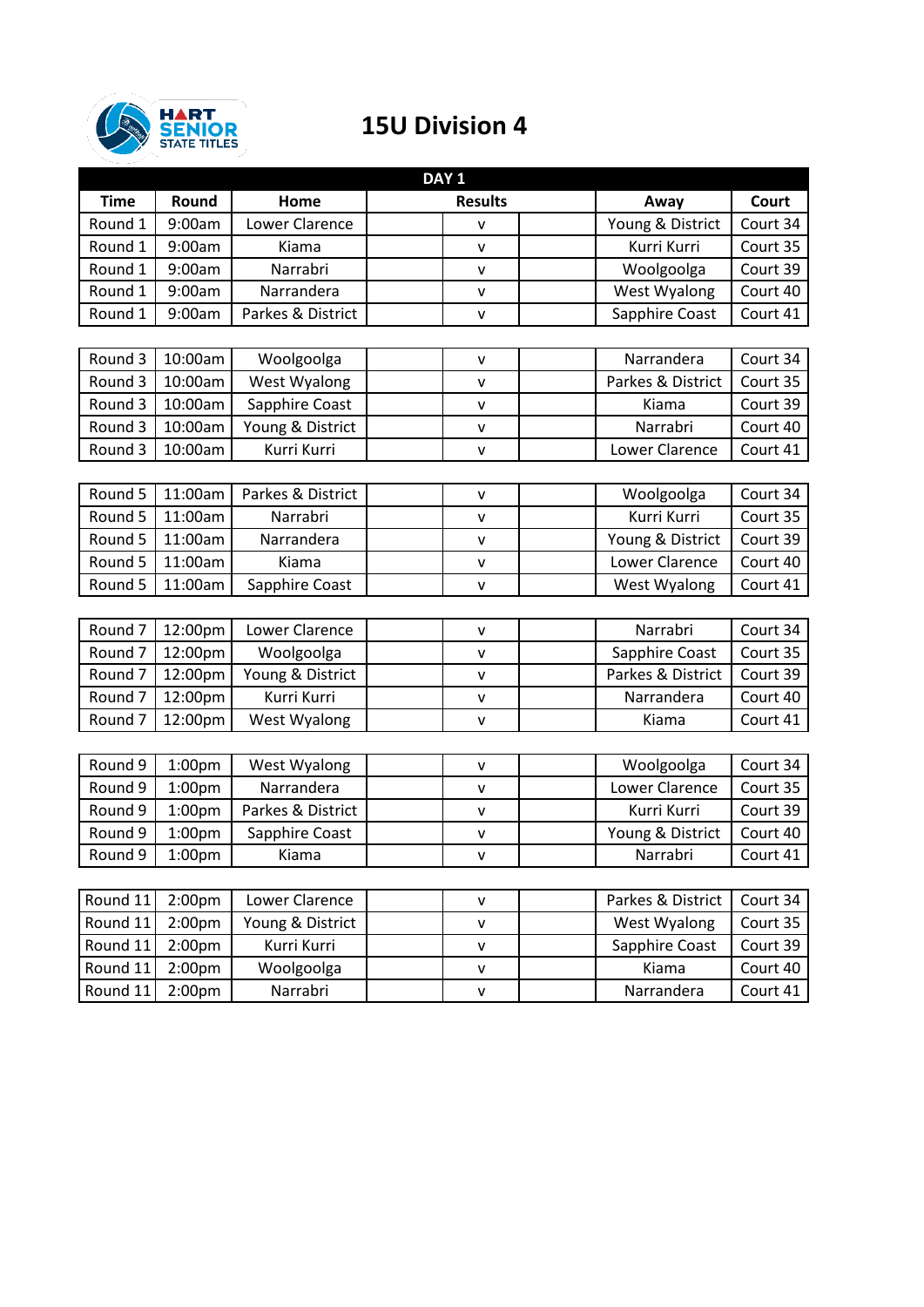| DAY <sub>2</sub> |                    |                   |              |                       |          |  |
|------------------|--------------------|-------------------|--------------|-----------------------|----------|--|
| Round 15         | 8:30am             | Sapphire Coast    | v            | Lower Clarence        | Court 34 |  |
| Round 15         | 8:30am             | Parkes & District | $\mathsf{v}$ | Narrabri              | Court 35 |  |
| Round 15         | 8:30am             | Kiama             | v            | Narrandera            | Court 39 |  |
| Round 15         | 8:30am             | West Wyalong      | V            | Kurri Kurri           | Court 40 |  |
| Round 15         | 8:30am             | Woolgoolga        | v            | Young & District      | Court 41 |  |
|                  |                    |                   |              |                       |          |  |
| Round 17         | 9:30am             | Kurri Kurri       | $\mathsf{v}$ | Woolgoolga            | Court 34 |  |
| Round 17         | 9:30am             | Young & District  | v            | Kiama                 | Court 35 |  |
| Round 17         | 9:30am             | Lower Clarence    | v            | West Wyalong          | Court 39 |  |
| Round 17         | 9:30am             | Narrabri          | $\mathsf{v}$ | Sapphire Coast        | Court 40 |  |
| Round 17         | 9:30am             | Narrandera        | $\mathsf{v}$ | Parkes & District     | Court 41 |  |
|                  |                    |                   |              |                       |          |  |
| Round 19         | 10:30am            | Kiama             | V            | Parkes & District     | Court 34 |  |
| Round 19         | 10:30am            | Sapphire Coast    | v            | Narrandera            | Court 35 |  |
| Round 19         | 10:30am            | West Wyalong      | V            | Narrabri              | Court 39 |  |
| Round 19         | 10:30am            | Woolgoolga        | V            | Lower Clarence        | Court 40 |  |
| Round 19         | 10:30am            | Young & District  | v            | Kurri Kurri           | Court 41 |  |
|                  |                    |                   |              |                       |          |  |
| Round 21         | 11:30am            | Young & District  | v            | <b>Lower Clarence</b> | Court 34 |  |
| Round 21         | 11:30am            | Kurri Kurri       | v            | Kiama                 | Court 35 |  |
| Round 21         | 11:30am            | Woolgoolga        | v            | Narrabri              | Court 39 |  |
| Round 21         | 11:30am            | West Wyalong      | $\mathsf{v}$ | Narrandera            | Court 40 |  |
| Round 21         | 11:30am            | Sapphire Coast    | $\mathsf{v}$ | Parkes & District     | Court 41 |  |
|                  |                    |                   |              |                       |          |  |
| Round 23         | 12:30pm            | Narrandera        | v            | Woolgoolga            | Court 34 |  |
| Round 23         | 12:30pm            | Parkes & District | $\mathsf{v}$ | West Wyalong          | Court 35 |  |
| Round 23         | 12:30pm            | Kiama             | v            | Sapphire Coast        | Court 39 |  |
| Round 23         | 12:30pm            | Narrabri          | V            | Young & District      | Court 40 |  |
| Round 23         | 12:30pm            | Lower Clarence    | $\mathsf{v}$ | Kurri Kurri           | Court 41 |  |
|                  |                    |                   |              |                       |          |  |
| Round 25         | 1:30pm             | Woolgoolga        | v            | Parkes & District     | Court 34 |  |
| Round 25         | 1:30pm             | Kurri Kurri       | V            | Narrabri              | Court 35 |  |
| Round 25         | 1:30 <sub>pm</sub> | Young & District  | V            | Narrandera            | Court 39 |  |
| Round 25         | 1:30pm             | Lower Clarence    | $\mathsf{V}$ | Kiama                 | Court 40 |  |
| Round 25         | 1:30pm             | West Wyalong      | V            | Sapphire Coast        | Court 41 |  |